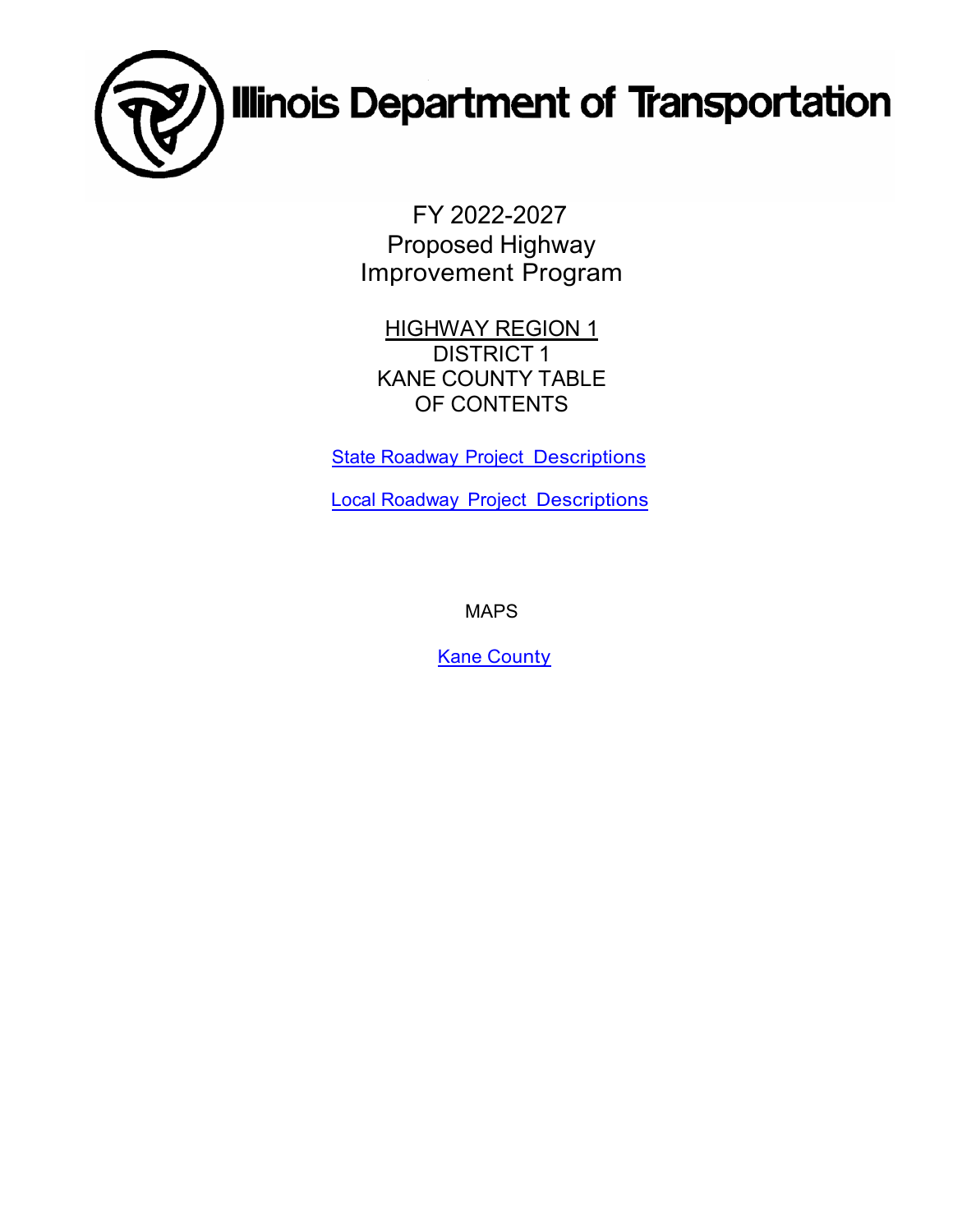### **State Highways**

<span id="page-1-0"></span>

| Route / Street                   | Location                                                                           | <b>Improvements</b>                                                                          | Est. Cost    | City                                                                                         |   | <b>MYP Years</b>    |
|----------------------------------|------------------------------------------------------------------------------------|----------------------------------------------------------------------------------------------|--------------|----------------------------------------------------------------------------------------------|---|---------------------|
|                                  |                                                                                    | <b>TAMP Category</b>                                                                         |              |                                                                                              |   | <b>Past Current</b> |
| <b>US 20</b><br><b>GRANT HWY</b> | MCHENRY CO LINE TO I-90 (JANE ADDAMS<br><b>MEMORIAL TOLLWAY)</b><br>Miles = $0.98$ | <b>SMART OVERLAY</b><br><b>DRAINAGE</b>                                                      | \$350,000    | <b>HAMPSHIRE</b>                                                                             | 1 | 2022                |
|                                  |                                                                                    | PRESERVATION - PAVEMENTS                                                                     |              |                                                                                              |   |                     |
| <b>US 20</b>                     | AT BIG TIMBER RD                                                                   | <b>INTERSECTION RECONSTN</b><br>TRAF SIGNAL REPLACEMENT                                      | \$4,620,000  |                                                                                              | 5 | 2023-2027           |
|                                  |                                                                                    | MISCELLANEOUS IMPROVEMENTS                                                                   |              |                                                                                              |   |                     |
| <b>US 20</b><br><b>LAKE ST</b>   | ILL 47 TO ONTARIOVILLE RD                                                          | TRAF SIGNAL INSTALLATION<br><b>GUARDRAIL END-SECT REPL</b>                                   | \$265,000    | PINGREE GROVE<br><b>ELGIN</b><br><b>BARTLETT</b><br><b>STREAMWOOD</b><br><b>HANOVER PARK</b> | 4 | 2022                |
|                                  |                                                                                    | MISCELLANEOUS IMPROVEMENTS                                                                   |              |                                                                                              |   |                     |
| <b>US 20</b><br><b>LAKE ST</b>   | W OF RANDALL RD TO E OF SHALES PKWY                                                | CHANNELIZATION<br><b>SAFETY IMPROVEMENTS</b><br>ADD AUXILIARY LANES<br><b>NOISE BARRIERS</b> | \$35,200,000 | <b>ELGIN</b>                                                                                 | 3 | 2023-2027           |
|                                  |                                                                                    | MISCELLANEOUS IMPROVEMENTS                                                                   |              |                                                                                              |   |                     |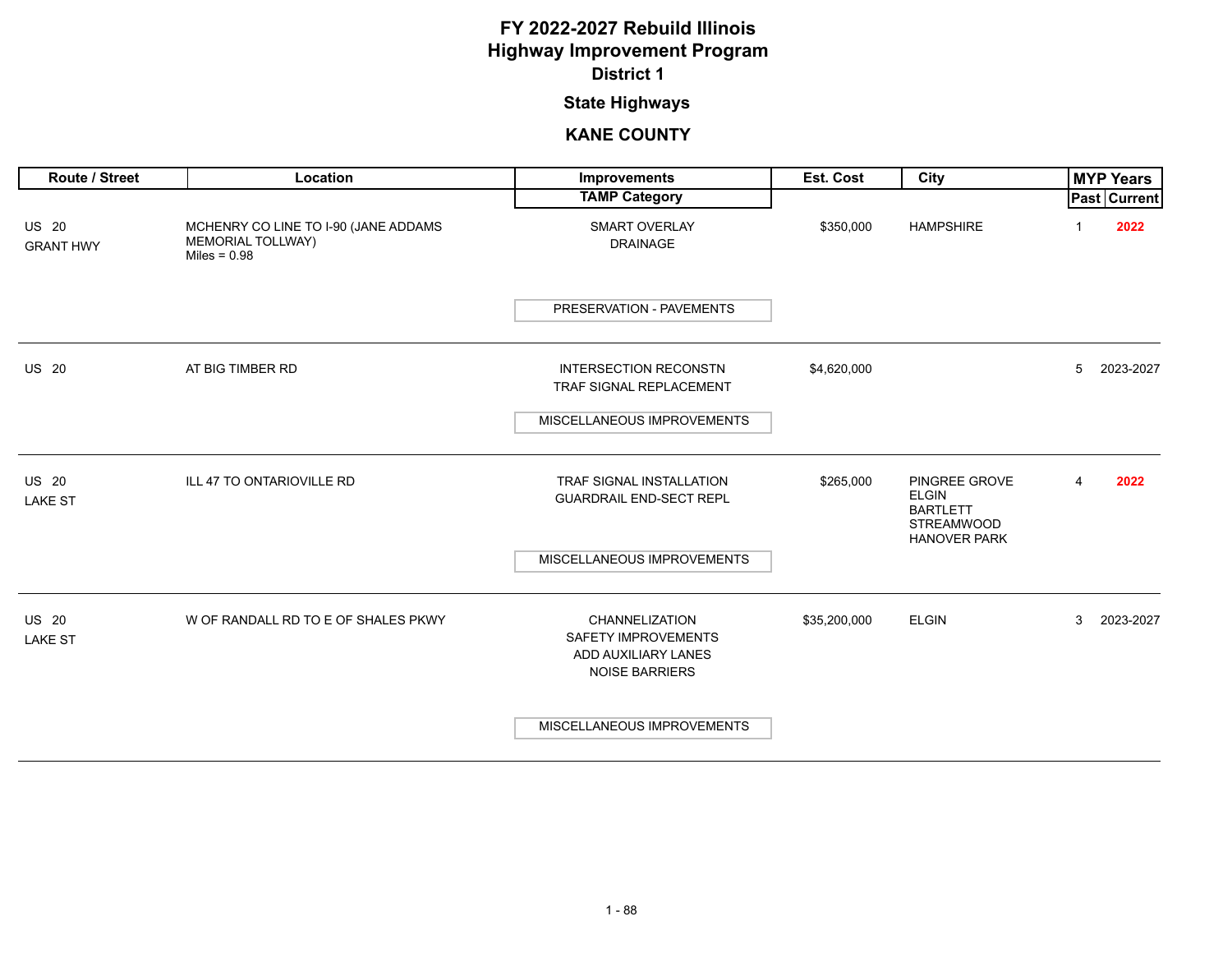## **State Highways**

| Route / Street                 | Location                                                                        | Improvements                                                                                                                          | Est. Cost    | City                         |        |    | <b>MYP Years</b>    |
|--------------------------------|---------------------------------------------------------------------------------|---------------------------------------------------------------------------------------------------------------------------------------|--------------|------------------------------|--------|----|---------------------|
|                                |                                                                                 | <b>TAMP Category</b>                                                                                                                  |              |                              |        |    | <b>Past Current</b> |
| <b>US 20</b><br><b>LAKE ST</b> | W OF RANDALL RD TO E OF SHALES PKWY<br>ILLINOIS SPECIAL BRIDGE PROGRAM PROJECT. | <b>BRIDGE REPLACEMENT</b><br><b>BRIDGE NEW DECK</b><br><b>BRIDGE REPAIR</b><br><b>BRIDGE SUPERSTRUCTURE</b><br><b>BRIDGE WIDENING</b> | \$43,900,000 | <b>ELGIN</b>                 |        | 3  | 2023-2027           |
|                                |                                                                                 | <b>RECONSTRUCTION - BRIDGES</b>                                                                                                       |              | <b>Structure Information</b> |        |    |                     |
|                                |                                                                                 |                                                                                                                                       |              | Str Number                   | AADT   |    | Truck Pct NHS       |
|                                |                                                                                 |                                                                                                                                       |              | 0450004                      | 51,100 | 13 | Y                   |
|                                |                                                                                 |                                                                                                                                       |              | 0450005                      | 51,100 | 13 | Υ                   |
|                                |                                                                                 |                                                                                                                                       |              | 0450006                      | 51,100 | 13 | Υ                   |
|                                |                                                                                 |                                                                                                                                       |              | 0450007                      | 51,100 | 13 | Υ                   |
|                                |                                                                                 |                                                                                                                                       |              | 0160217                      | 41,400 | 12 | Y                   |
| <b>US 20</b><br><b>LAKE ST</b> | W OF RANDALL RD TO E OF SHALES PKWY                                             | RR FLAGGER                                                                                                                            | \$1,000,000  | <b>ELGIN</b>                 |        | 3  | 2023-2027           |
|                                |                                                                                 | <b>RECONSTRUCTION - BRIDGES</b>                                                                                                       |              |                              |        |    |                     |
| <b>US 20</b><br><b>LAKE ST</b> | W OF RANDALL RD TO E OF SHALES PKWY                                             | UTILITY ADJUSTMENT                                                                                                                    | \$2,000,000  | <b>ELGIN</b>                 |        | 3  | 2023-2027           |
|                                |                                                                                 | <b>RECONSTRUCTION - BRIDGES</b>                                                                                                       |              |                              |        |    |                     |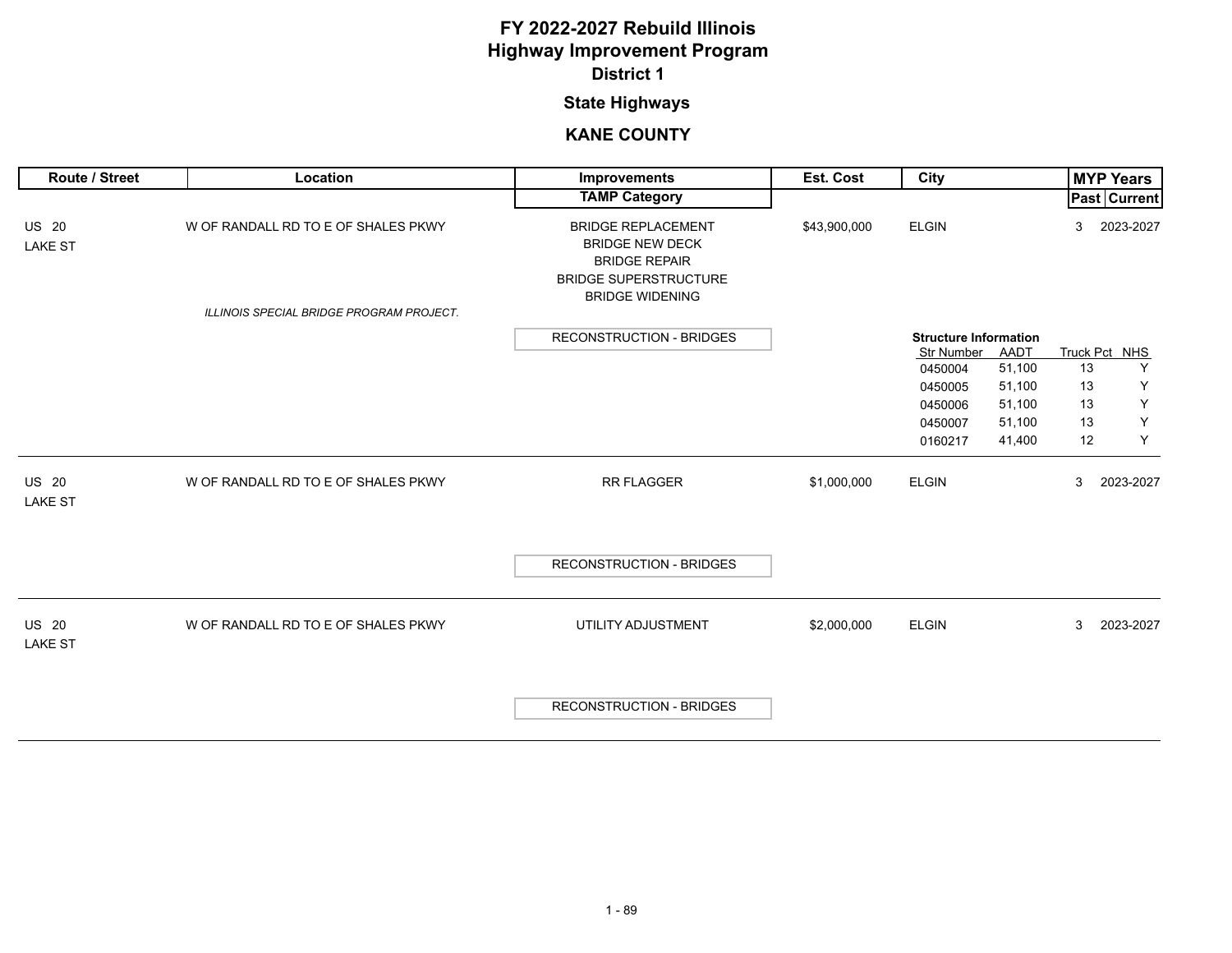## **State Highways**

| <b>Route / Street</b>              | Location                                                                                    | <b>Improvements</b>                                             | Est. Cost    | City                                                                    | <b>MYP Years</b>         |
|------------------------------------|---------------------------------------------------------------------------------------------|-----------------------------------------------------------------|--------------|-------------------------------------------------------------------------|--------------------------|
|                                    |                                                                                             | <b>TAMP Category</b>                                            |              |                                                                         | <b>Past Current</b>      |
| <b>US 20</b><br><b>LAKE ST</b>     | W OF RANDALL RD TO E OF SHALES PKWY                                                         | <b>CONSTRUCTION ENGINEERING</b>                                 | \$12,275,000 | <b>ELGIN</b>                                                            | 2023-2027<br>3           |
|                                    | ILLINOIS SPECIAL BRIDGE PROGRAM PROJECT.                                                    |                                                                 |              |                                                                         |                          |
|                                    |                                                                                             | <b>RECONSTRUCTION - BRIDGES</b>                                 |              |                                                                         |                          |
| <b>US 20</b>                       | AT ILL 31                                                                                   | <b>BRIDGE REPLACEMENT</b><br>CHANNELIZATION<br>ADA IMPROVEMENTS | \$13,000,000 | <b>ELGIN</b>                                                            | 13 2023-2027             |
|                                    |                                                                                             | <b>RECONSTRUCTION - BRIDGES</b>                                 |              | <b>Structure Information</b><br>AADT<br>Str Number<br>18,300<br>0450017 | Truck Pct NHS<br>11<br>N |
| <b>US 20</b>                       | AT ILL 31                                                                                   | <b>CONSTRUCTION ENGINEERING</b>                                 | \$1,700,000  | <b>ELGIN</b>                                                            | 5<br>2023-2027           |
|                                    |                                                                                             | <b>RECONSTRUCTION - BRIDGES</b>                                 |              |                                                                         |                          |
| <b>ILL 25</b><br><b>DUNDEE AVE</b> | S OF ILL 72 (HIGGINS RD) TO I-90 (JANE ADDAMS<br><b>MEMORIAL TOLLWAY)</b><br>Miles = $1.78$ | SMART OVERLAY                                                   | \$2,000,000  | <b>ELGIN</b><br><b>EAST DUNDEE</b>                                      | 2023-2027<br>-1          |
|                                    |                                                                                             | PRESERVATION - PAVEMENTS                                        |              |                                                                         |                          |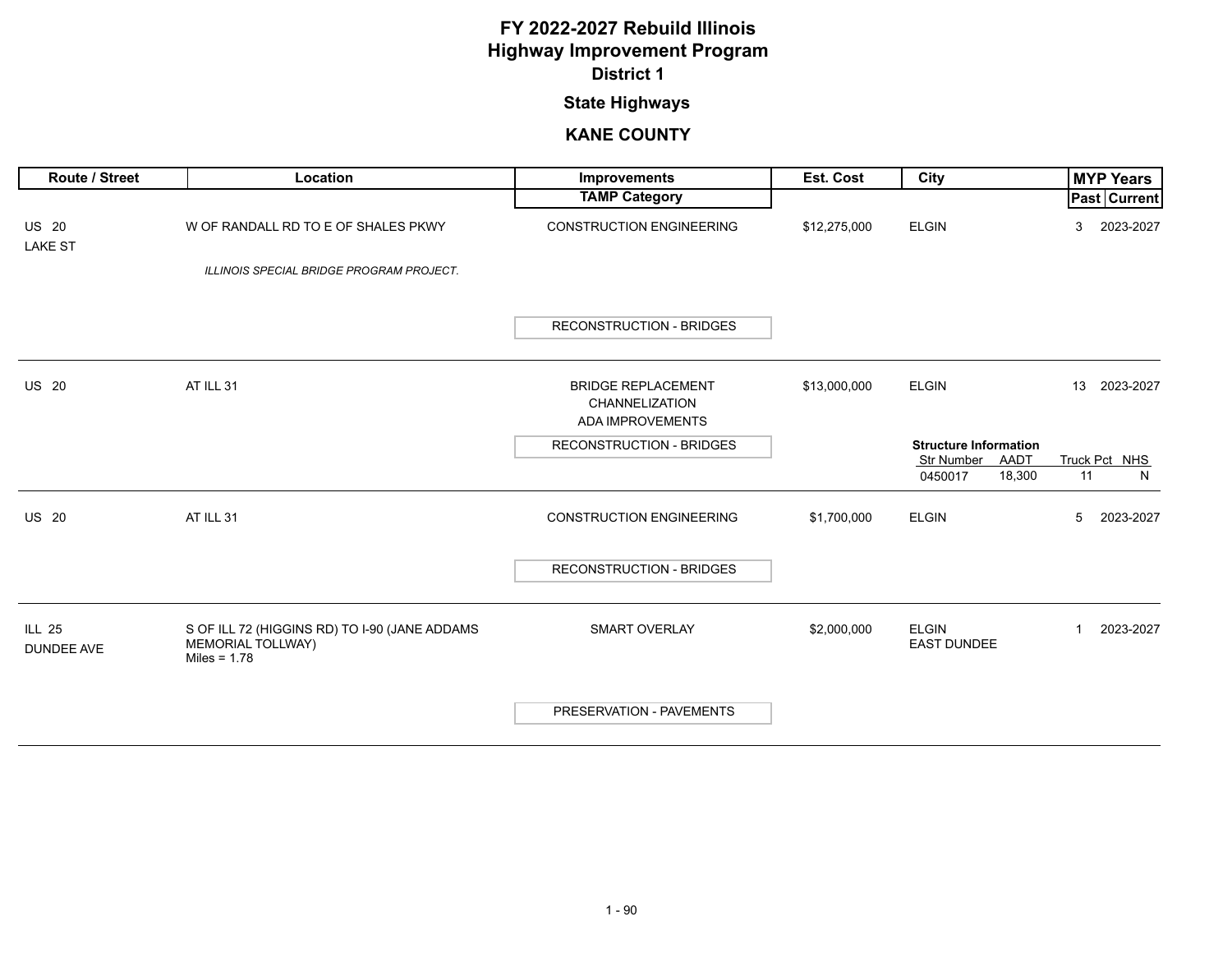### **State Highways**

| Route / Street                                                             | Location                                                    | <b>Improvements</b>                                                                     | <b>Est. Cost</b> | City                               |   | <b>MYP Years</b> |
|----------------------------------------------------------------------------|-------------------------------------------------------------|-----------------------------------------------------------------------------------------|------------------|------------------------------------|---|------------------|
|                                                                            |                                                             | <b>TAMP Category</b>                                                                    |                  |                                    |   | Past Current     |
| <b>ILL 25</b><br>ST CHARLES ST                                             | BLUFF CITY BLVD TO 0.4 MI N OF STEARNS RD<br>Miles = $2.62$ | STANDARD OVERLAY<br><b>ADA IMPROVEMENTS</b><br>MILLED RUMBLE STRIP<br><b>RR FLAGGER</b> | \$2,300,000      | <b>ELGIN</b>                       |   | 2023-2027        |
| <b>Roadway Information</b>                                                 |                                                             | <b>REHABILITATION - PAVEMENTS</b>                                                       |                  |                                    |   |                  |
| AADT<br>Miles<br>2.62<br>15,827<br>15.7                                    | Truck Pct NHS<br>Y                                          |                                                                                         |                  |                                    |   |                  |
| <b>ILL 25</b>                                                              | AT MAY LN, COURIER AVE & SEMINARY RD                        | CHANNELIZATION<br><b>CULVERT REPLACEMENT</b>                                            | \$1,800,000      |                                    | 5 | 2023-2027        |
|                                                                            |                                                             | MISCELLANEOUS IMPROVEMENTS                                                              |                  |                                    |   |                  |
|                                                                            |                                                             |                                                                                         |                  |                                    |   |                  |
| <b>ILL 25</b><br><b>BROADWAY ST</b>                                        | HAZEL AVE TO KENDALL CO LINE<br>Miles = $1.70$              | STANDARD OVERLAY<br>MILLED RUMBLE STRIP                                                 | \$1,550,000      | <b>AURORA</b><br><b>MONTGOMERY</b> | 5 | 2022             |
| <b>Roadway Information</b><br><b>AADT</b><br>Miles<br>6,321<br>4.2<br>1.70 | Truck Pct NHS<br>N                                          | <b>REHABILITATION - PAVEMENTS</b>                                                       |                  |                                    |   |                  |
| <b>ILL 31</b><br>LA FOX ST                                                 | DITCH 2.3 MI S OF US 20                                     | <b>CULVERT REPLACEMENT</b><br>ADA IMPROVEMENTS                                          | \$1,136,000      | <b>SOUTH ELGIN</b>                 | 6 | 2022             |
|                                                                            |                                                             | MISCELLANEOUS IMPROVEMENTS                                                              |                  |                                    |   |                  |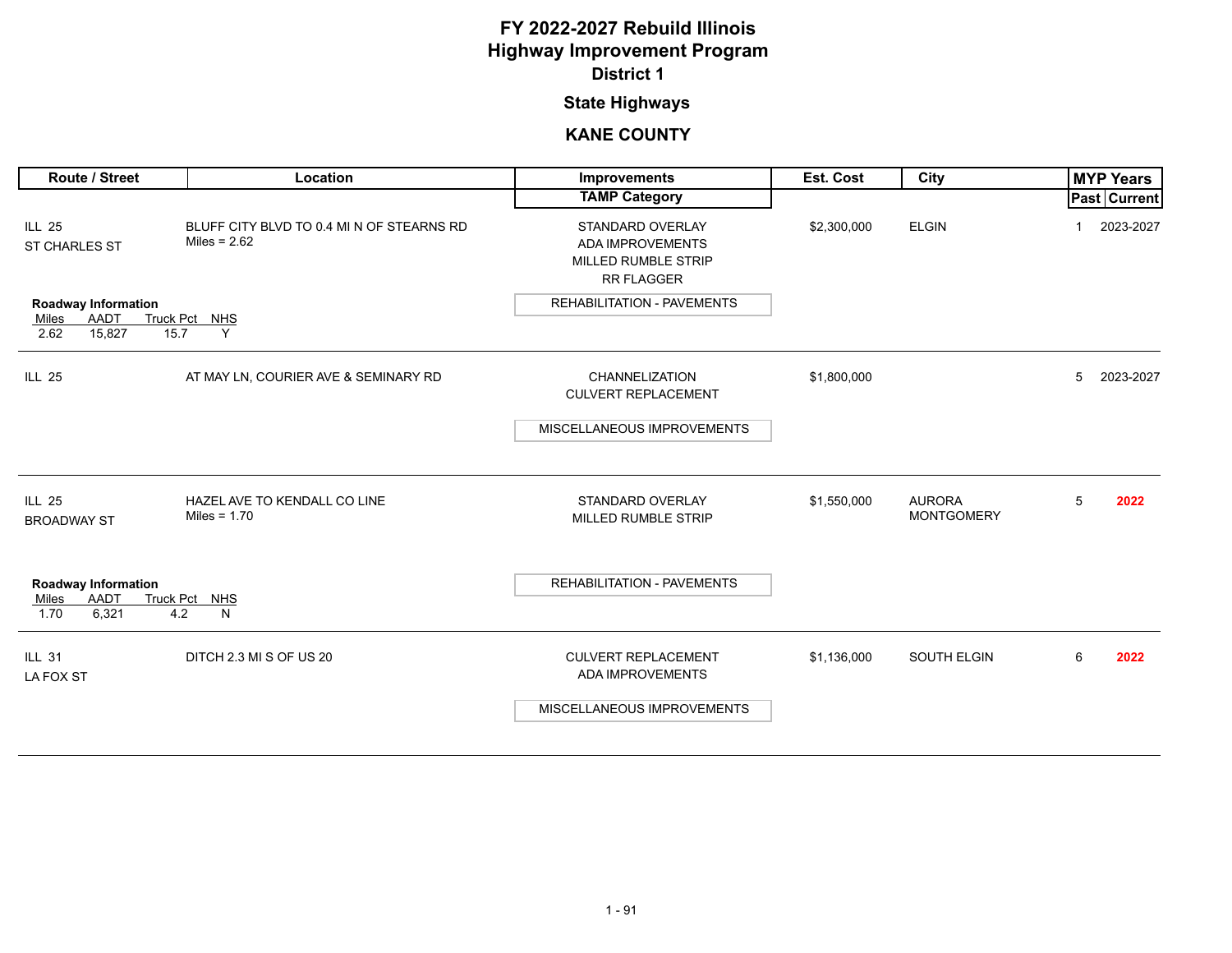### **State Highways**

| Route / Street                      | Location                   | Improvements                                                    | Est. Cost   | City                         |              | <b>MYP Years</b> |
|-------------------------------------|----------------------------|-----------------------------------------------------------------|-------------|------------------------------|--------------|------------------|
|                                     |                            | <b>TAMP Category</b>                                            |             |                              |              | Past Current     |
| <b>ILL 31</b><br><b>BATAVIA AVE</b> | S OF FARGO BLVD            | <b>CULVERT REPLACEMENT</b>                                      | \$1,500,000 | <b>GENEVA</b>                | 4            | 2023-2027        |
|                                     |                            | <b>RECONSTRUCTION - BRIDGES</b>                                 |             |                              |              |                  |
| <b>ILL 31</b><br><b>BATAVIA AVE</b> | S OF FARGO BLVD            | <b>LAND ACQUISITION</b>                                         | \$100,000   | <b>GENEVA</b>                | 3            | 2023-2027        |
|                                     |                            | MISCELLANEOUS IMPROVEMENTS                                      |             |                              |              |                  |
| <b>ILL 31</b><br><b>LAKE ST</b>     | AT I-88 RAMPS              | CHANNELIZATION<br>TRAF SIGNAL MODERNIZATION<br>ADA IMPROVEMENTS | \$1,000,000 | NORTH AURORA                 | 3            | 2023-2027        |
|                                     |                            | MISCELLANEOUS IMPROVEMENTS                                      |             |                              |              |                  |
| <b>ILL 31</b><br><b>LAKE ST</b>     | AT I-88 RAMPS              | <b>LAND ACQUISITION</b>                                         | \$100,000   | NORTH AURORA                 | $\mathbf{1}$ | 2022             |
|                                     |                            | MISCELLANEOUS IMPROVEMENTS                                      |             |                              |              |                  |
| <b>ILL 38</b>                       | ILL 47 TO IL 31 (FIRST ST) | <b>CRACK &amp; JOINT SEALING</b>                                | \$400,000   | <b>GENEVA</b><br>ST. CHARLES | $\mathbf{1}$ | 2023-2027        |
|                                     |                            | PRESERVATION - PAVEMENTS                                        |             |                              |              |                  |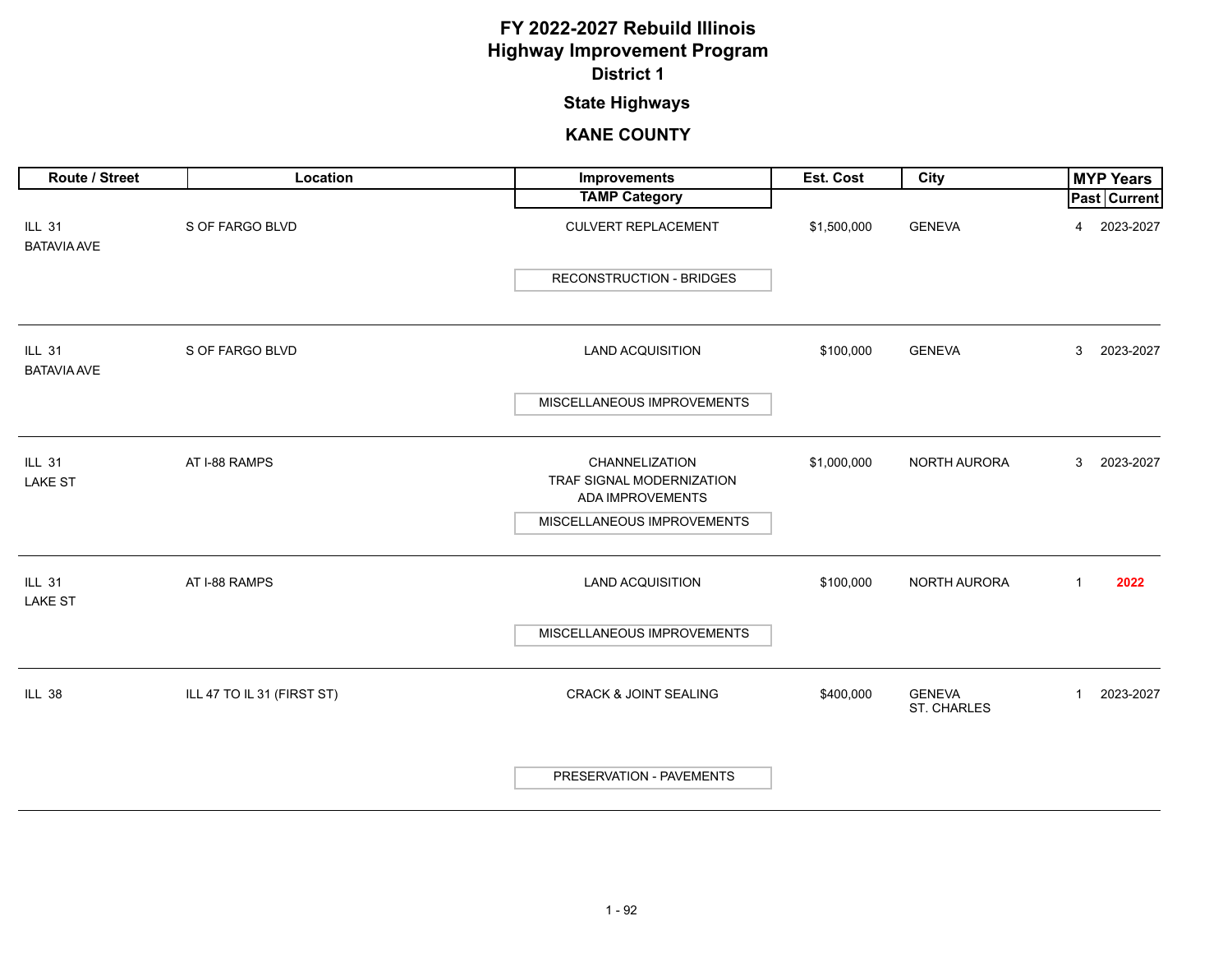### **State Highways**

| Route / Street                                                | Location                                              | Improvements                                                                           | <b>Est. Cost</b> | City                                                                                     | <b>MYP Years</b>                  |
|---------------------------------------------------------------|-------------------------------------------------------|----------------------------------------------------------------------------------------|------------------|------------------------------------------------------------------------------------------|-----------------------------------|
|                                                               |                                                       | <b>TAMP Category</b>                                                                   |                  |                                                                                          | Past   Current                    |
| <b>ILL 47</b>                                                 | BIG TIMBER RD TO PLATO RD<br>Miles = $6.49$           | <b>SMART OVERLAY</b>                                                                   | \$5,500,000      | PINGREE GROVE                                                                            | 2023-2027                         |
|                                                               |                                                       | PRESERVATION - PAVEMENTS                                                               |                  |                                                                                          |                                   |
| <b>ILL 47</b>                                                 | BURLINGTON RD TO ILL 64 (NORTH AVE)<br>Miles = $3.30$ | <b>SMART OVERLAY</b>                                                                   | \$1,200,000      | <b>LILY LAKE</b>                                                                         | 2022<br>1                         |
|                                                               |                                                       | PRESERVATION - PAVEMENTS                                                               |                  |                                                                                          |                                   |
| <b>ILL 47</b><br><b>US 30</b>                                 | CROSS ST TO JERICHO RD<br>Miles = $0.01$              | ADDITIONAL LANES                                                                       | \$19,224,000     | SUGAR GROVE                                                                              | 2023-2027<br>4                    |
|                                                               |                                                       | SAFETEA-LU NATIONAL CORRIDOR INFRASTRUCTURE IMPROVEMENT PROJECT. STATE MATCH REQUIRED. |                  |                                                                                          |                                   |
|                                                               |                                                       | INITIAL CONSTRUCTION - PAVEMENTS                                                       |                  |                                                                                          |                                   |
| <b>ILL 47</b><br><b>US 30</b>                                 | <b>CROSS ST TO JERICHO RD</b><br>Miles = $2.40$       | <b>RECONSTRUCTION</b><br><b>CULVERT REPLACEMENT</b><br><b>BRIDGE REPLACEMENT</b>       | \$12,816,000     | <b>SUGAR GROVE</b>                                                                       | 2023-2027<br>4                    |
|                                                               |                                                       | SAFETEA-LU NATIONAL CORRIDOR INFRASTRUCTURE IMPROVEMENT PROJECT. STATE MATCH REQUIRED. |                  |                                                                                          |                                   |
| <b>Roadway Information</b><br>AADT<br>Miles<br>2.40<br>21,300 | Truck Pct NHS<br>Y<br>12.9                            | RECONSTRUCTION - PAVEMENTS                                                             |                  | <b>Structure Information</b><br>Str Number AADT<br>0452011<br>19,800<br>1,700<br>0453044 | Truck Pct NHS<br>Y<br>9<br>N<br>1 |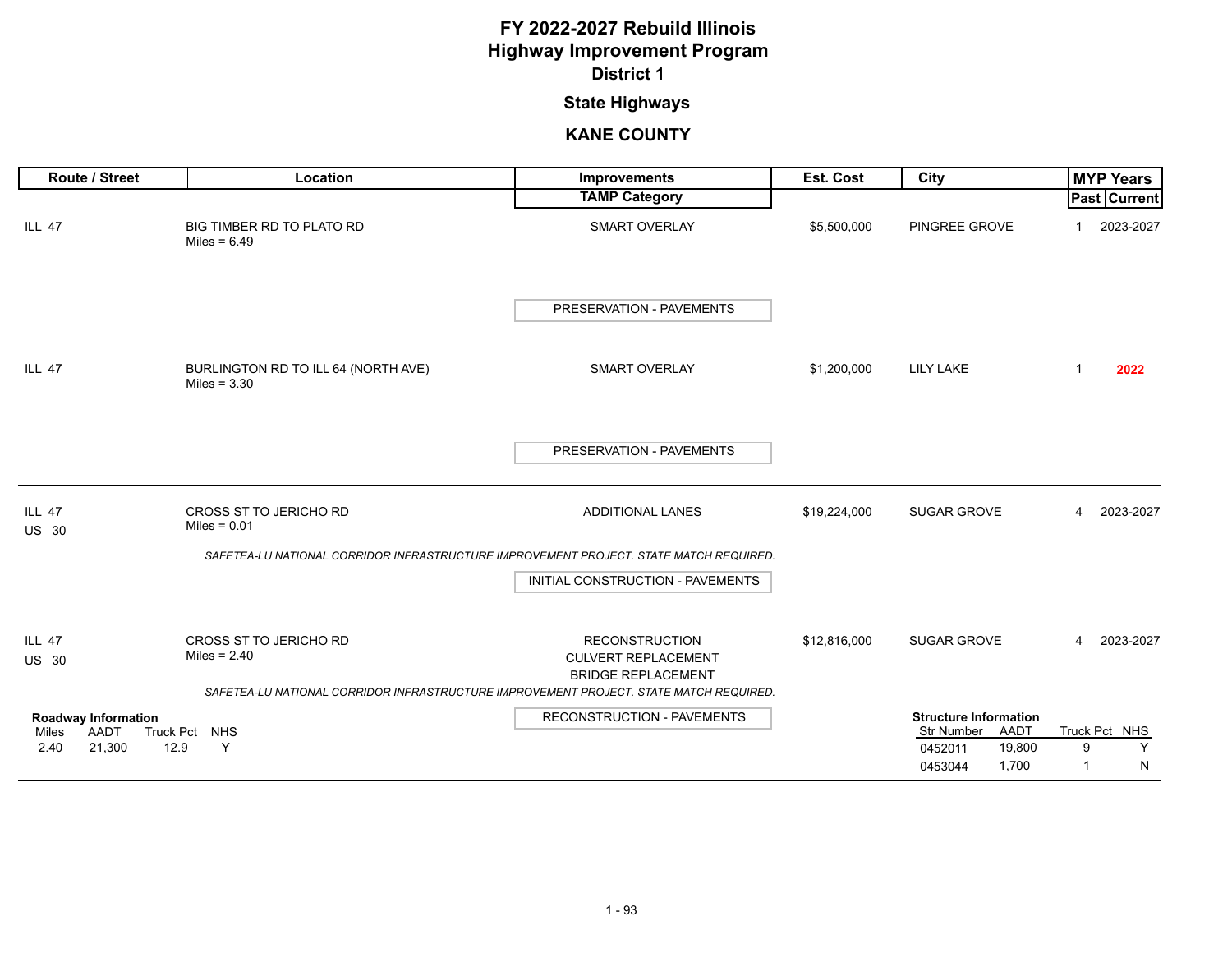## **State Highways**

| Route / Street                                                                  | Location                                        | <b>Improvements</b>                                                                    | Est. Cost    | City                                                                    |                    | <b>MYP Years</b>    |
|---------------------------------------------------------------------------------|-------------------------------------------------|----------------------------------------------------------------------------------------|--------------|-------------------------------------------------------------------------|--------------------|---------------------|
|                                                                                 |                                                 | <b>TAMP Category</b>                                                                   |              |                                                                         |                    | <b>Past Current</b> |
| <b>ILL 47</b><br><b>US 30</b>                                                   | CROSS ST TO S OF GALENA RD                      | P.E. (PHASE II)                                                                        | \$1,800,000  | <b>SUGAR GROVE</b><br><b>YORKVILLE</b>                                  | 5                  | 2022                |
|                                                                                 |                                                 | SAFETEA-LU NATIONAL CORRIDOR INFRASTRUCTURE IMPROVEMENT PROJECT. STATE MATCH REQUIRED. |              |                                                                         |                    |                     |
|                                                                                 |                                                 | INITIAL CONSTRUCTION - PAVEMENTS                                                       |              |                                                                         |                    |                     |
| ILL 47<br><b>US 30</b>                                                          | CROSS ST TO S OF GALENA RD                      | P.E. (PHASE II)                                                                        | \$1,800,000  | <b>SUGAR GROVE</b><br><b>YORKVILLE</b>                                  | 5                  | 2023-2027           |
|                                                                                 |                                                 | SAFETEA-LU NATIONAL CORRIDOR INFRASTRUCTURE IMPROVEMENT PROJECT. STATE MATCH REQUIRED. |              |                                                                         |                    |                     |
|                                                                                 |                                                 | INITIAL CONSTRUCTION - PAVEMENTS                                                       |              |                                                                         |                    |                     |
| <b>ILL 47</b><br><b>US 30</b>                                                   | CROSS ST TO S OF GALENA RD                      | <b>CONSTRUCTION ENGINEERING</b>                                                        | \$8,450,000  | <b>SUGAR GROVE</b><br>YORKVILLE                                         | 4                  | 2023-2027           |
|                                                                                 |                                                 | SAFETEA-LU NATIONAL CORRIDOR INFRASTRUCTURE IMPROVEMENT PROJECT. STATE MATCH REQUIRED. |              |                                                                         |                    |                     |
|                                                                                 |                                                 | INITIAL CONSTRUCTION - PAVEMENTS                                                       |              |                                                                         |                    |                     |
| <b>ILL 47</b><br><b>US 30</b>                                                   | JERICHO RD TO S OF GALENA RD<br>Miles = $0.01$  | <b>ADDITIONAL LANES</b>                                                                | \$12,816,000 | YORKVILLE                                                               | $\mathbf{1}$       | 2023-2027           |
|                                                                                 |                                                 | INITIAL CONSTRUCTION - PAVEMENTS                                                       |              |                                                                         |                    |                     |
| <b>ILL 47</b><br><b>US 30</b>                                                   | JERICHO RD TO S OF GALENA RD<br>Miles = $1.87$  | <b>RECONSTRUCTION</b><br><b>CULVERT REPLACEMENT</b>                                    | \$8,544,000  | YORKVILLE                                                               | $\mathbf{1}$       | 2023-2027           |
| <b>Roadway Information</b><br>AADT<br>Miles<br>0.37<br>19,800<br>1.50<br>19.193 | <b>Truck Pct</b><br>MHS<br>Y<br>9.5<br>Y<br>9.6 | RECONSTRUCTION - PAVEMENTS                                                             |              | <b>Structure Information</b><br>Str Number<br>AADT<br>19,800<br>0452011 | Truck Pct NHS<br>9 | Y                   |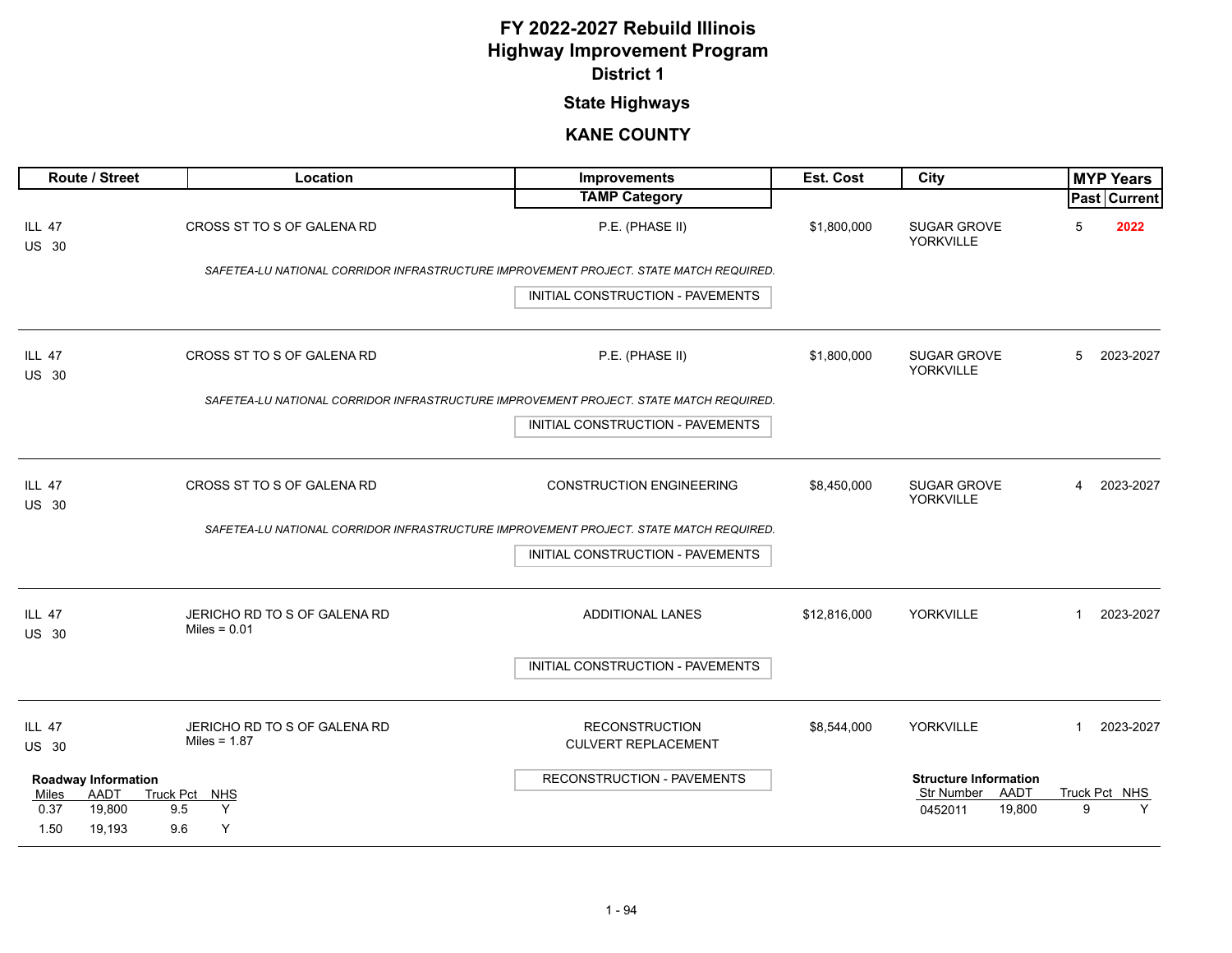### **State Highways**

| Route / Street                                        | Location                                           | Improvements                                                                        | Est. Cost   | City                              |              | <b>MYP Years</b> |
|-------------------------------------------------------|----------------------------------------------------|-------------------------------------------------------------------------------------|-------------|-----------------------------------|--------------|------------------|
|                                                       |                                                    | <b>TAMP Category</b>                                                                |             |                                   |              | Past Current     |
| <b>ILL 56</b><br><b>BUTTERFIELD RD</b>                | W OF CHURCH RD TO DUPAGE CO LINE<br>Miles = $1.22$ | SMART OVERLAY                                                                       | \$1,500,000 | <b>AURORA</b>                     | 1            | 2023-2027        |
|                                                       |                                                    | PRESERVATION - PAVEMENTS                                                            |             |                                   |              |                  |
| <b>ILL 64</b><br>NORTH AVE                            | RENAUX BLVD TO BONNIE DR & AT BROWN RD             | CHANNELIZATION<br>WIDENING EXISTING PAVEMENT                                        | \$4,900,000 | <b>CAMPTON HILLS</b>              | 3            | 2023-2027        |
|                                                       |                                                    | MISCELLANEOUS IMPROVEMENTS                                                          |             |                                   |              |                  |
| <b>ILL 64</b><br>NORTH AVE                            | RENAUX BLVD TO BONNIE DR & AT BROWN RD             | <b>LAND ACQUISITION</b>                                                             | \$450,000   | <b>CAMPTON HILLS</b>              | $\mathbf 1$  | 2022             |
|                                                       |                                                    | MISCELLANEOUS IMPROVEMENTS                                                          |             |                                   |              |                  |
| <b>ILL 64</b><br>NORTH AVE                            | RENAUX BLVD TO BONNIE DR & AT BROWN RD             | <b>LAND ACQUISITION</b>                                                             | \$450,000   | <b>CAMPTON HILLS</b>              | $\mathbf{1}$ | 2023-2027        |
|                                                       |                                                    | MISCELLANEOUS IMPROVEMENTS                                                          |             |                                   |              |                  |
| <b>ILL 72</b><br>OAK KNOLL DR                         | DEKALB CO LINE TO AURORA DR<br>Miles = $6.77$      | STANDARD OVERLAY<br>ADA IMPROVEMENTS<br>MILLED RUMBLE STRIP<br><b>NEW SHOULDERS</b> | \$2,500,000 | <b>HAMPSHIRE</b><br>PINGREE GROVE | 5            | 2023-2027        |
| Roadway Information<br>AADT<br>Miles<br>6.77<br>9,075 | Truck Pct NHS<br>Y<br>8.4                          | REHABILITATION - PAVEMENTS                                                          |             |                                   |              |                  |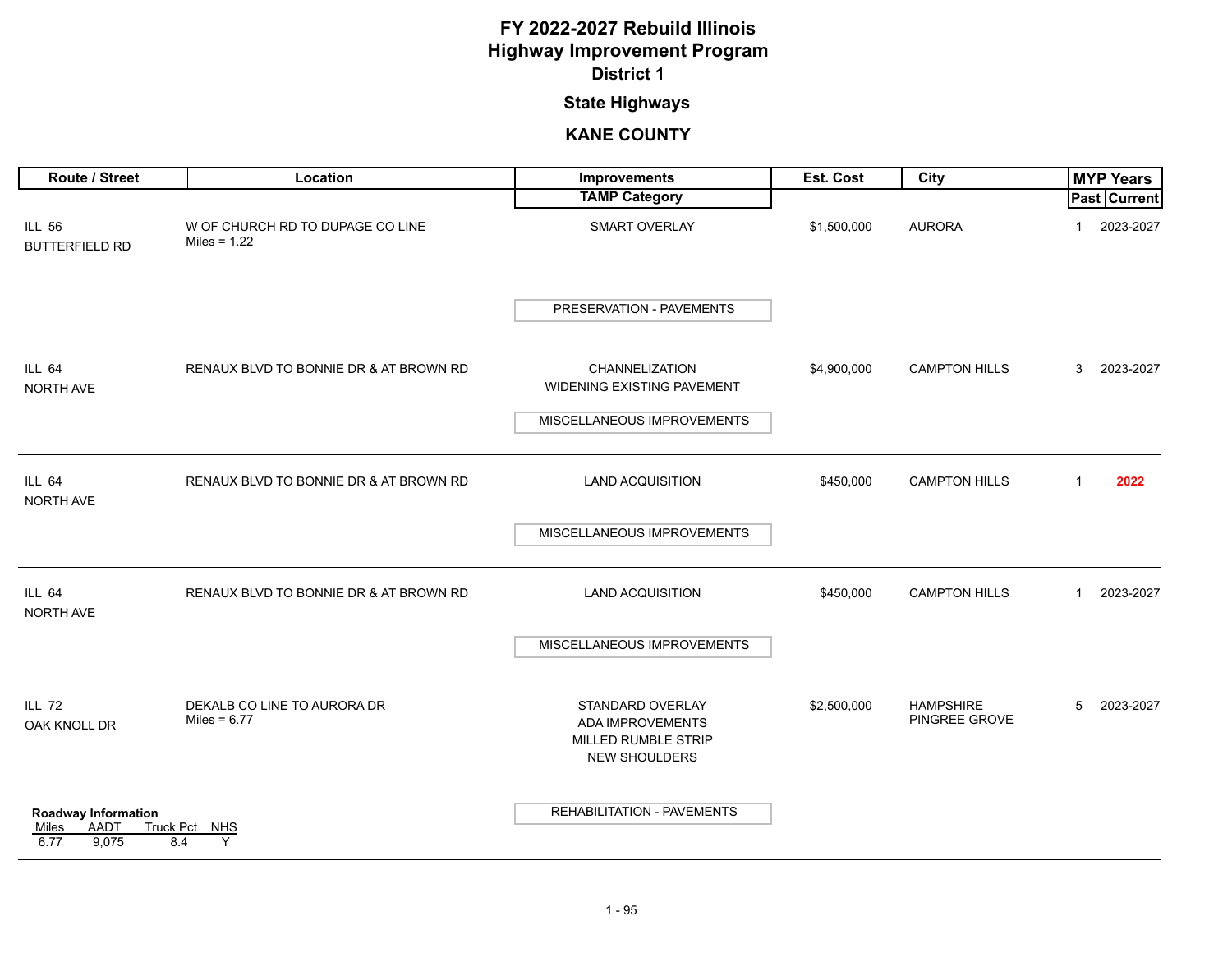## **State Highways**

| Route / Street                | Location                                       | Improvements                                                                                                                     | Est. Cost   | City             |    | <b>MYP Years</b> |
|-------------------------------|------------------------------------------------|----------------------------------------------------------------------------------------------------------------------------------|-------------|------------------|----|------------------|
|                               |                                                | <b>TAMP Category</b>                                                                                                             |             |                  |    | Past Current     |
| <b>ILL 72</b><br>OAK KNOLL DR | AT STATE ST / GETZELMAN RD                     | <b>INTERSECTION RECONSTN</b><br><b>DRAINAGE</b><br><b>ADA IMPROVEMENTS</b><br><b>CULVERT REPLACEMENT</b><br><b>CULVERT (NEW)</b> | \$4,500,000 | <b>HAMPSHIRE</b> | 10 | 2022             |
|                               |                                                | MISCELLANEOUS IMPROVEMENTS                                                                                                       |             |                  |    |                  |
| <b>MCLEAN BLVD</b><br>CH 18   | SPRING ST TO N OF STEARNS RD<br>Miles = $1.19$ | ADDITIONAL LANES                                                                                                                 | \$8,500,000 | SOUTH ELGIN      | 3  | 2022             |
|                               |                                                | INITIAL CONSTRUCTION - PAVEMENTS                                                                                                 |             |                  |    |                  |
| <b>MCLEAN BLVD</b><br>CH 18   | SPRING ST TO N OF STEARNS RD                   | UTILITY ADJUSTMENT                                                                                                               | \$500,000   | SOUTH ELGIN      | 3  | 2023-2027        |
|                               |                                                | INITIAL CONSTRUCTION - PAVEMENTS                                                                                                 |             |                  |    |                  |
| <b>MCLEAN BLVD</b><br>CH 18   | SPRING ST TO N OF STEARNS RD                   | <b>CONSTRUCTION ENGINEERING</b>                                                                                                  | \$1,200,000 | SOUTH ELGIN      | 3  | 2022             |
|                               |                                                | INITIAL CONSTRUCTION - PAVEMENTS                                                                                                 |             |                  |    |                  |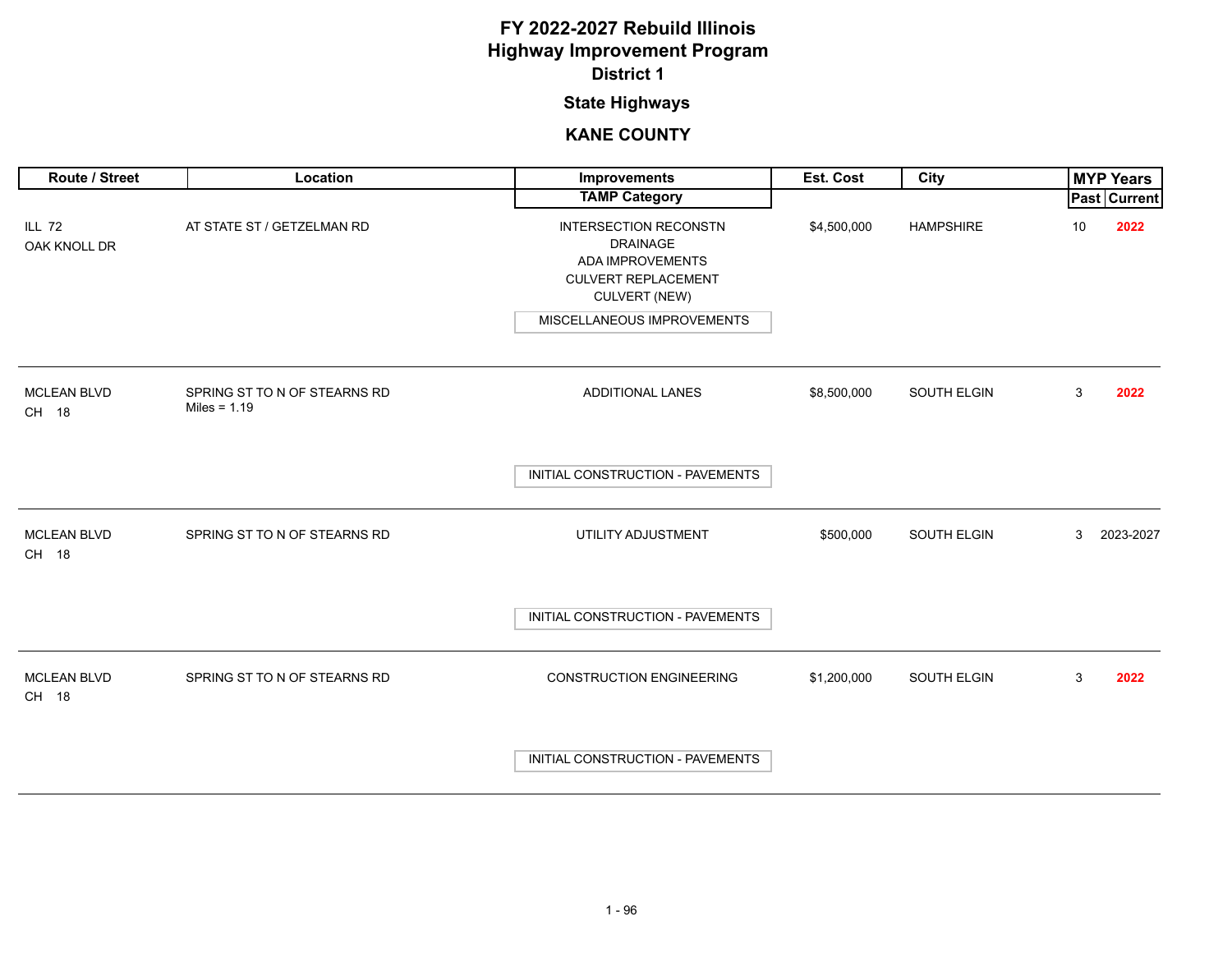### **State Highways**

| <b>Route / Street</b> | Location                                                 | Improvements               | <b>Est. Cost</b> | City | <b>MYP Years</b>    |
|-----------------------|----------------------------------------------------------|----------------------------|------------------|------|---------------------|
|                       |                                                          | <b>TAMP Category</b>       |                  |      | <b>Past Current</b> |
| <b>VARIOUS</b>        | VARIOUS LOCATIONS (ADA RAMPS - LAKE /<br>MCHENRY / KANE) | ADA IMPROVEMENTS           | \$4,000,000      |      | 2023-2027<br>2      |
|                       |                                                          | MISCELLANEOUS IMPROVEMENTS |                  |      |                     |
| <b>VARIOUS</b>        | VARIOUS LOCATIONS (ADA RAMPS)                            | <b>LAND ACQUISITION</b>    | \$384,000        |      | 2022                |
|                       |                                                          | MISCELLANEOUS IMPROVEMENTS |                  |      |                     |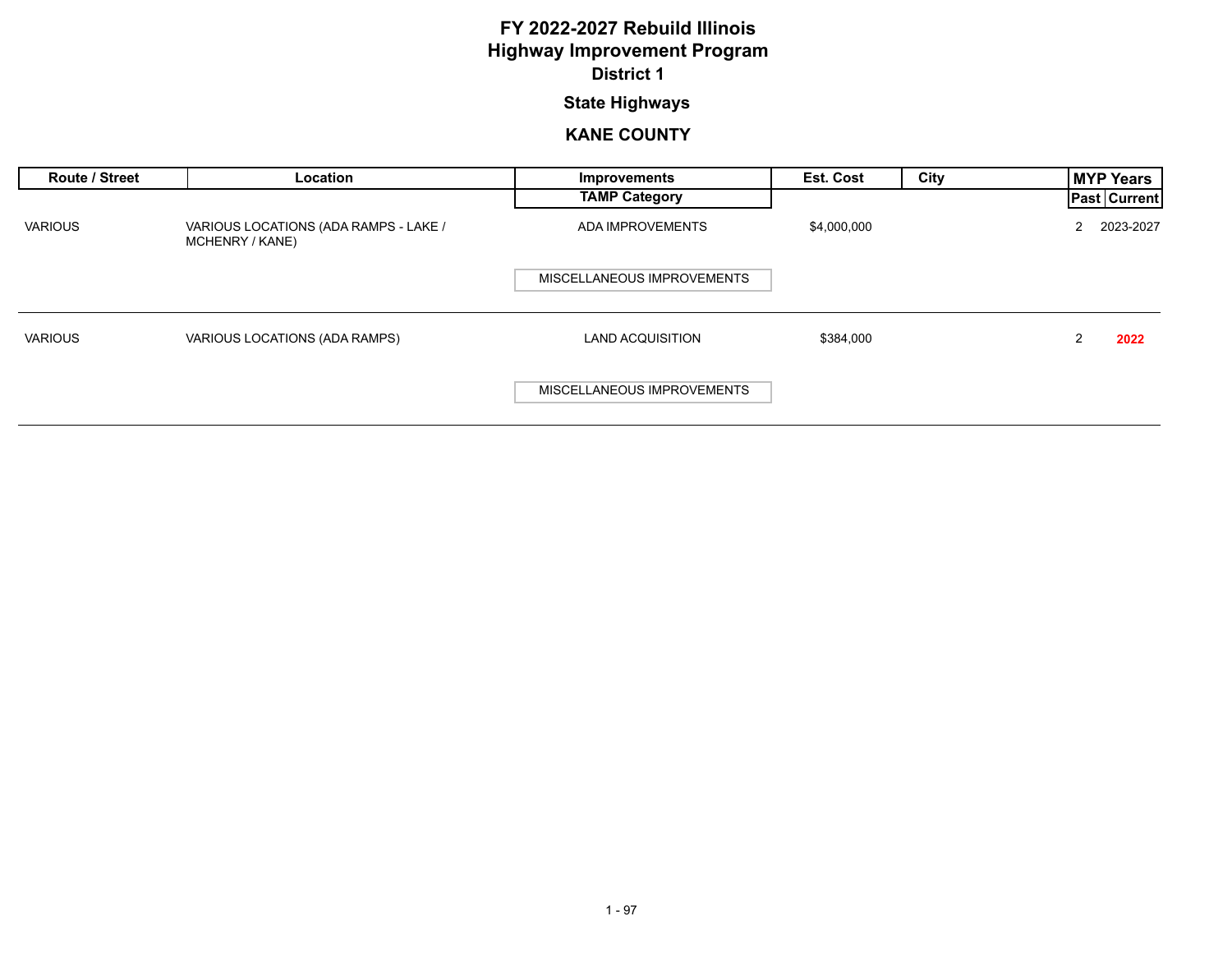### **Local Highways**

<span id="page-11-0"></span>

| Route / Street                    | Location                                                                      | Improvements                     | Est. Cost    | City           | <b>MYP Years</b>       |
|-----------------------------------|-------------------------------------------------------------------------------|----------------------------------|--------------|----------------|------------------------|
|                                   |                                                                               | <b>TAMP Category</b>             |              |                | Past Current           |
| <b>COOMBS RD</b>                  | OVER DM&E RR 0.1 MI N OF HIGHLAND RD                                          | <b>BRIDGE REPLACEMENT</b>        | \$1,890,000  |                | 5<br>2022              |
|                                   |                                                                               | <b>RECONSTRUCTION - BRIDGES</b>  |              |                |                        |
| <b>COOMBS RD</b>                  | OVER DM&E RR 0.1 MI N OF HIGHLAND RD                                          | <b>CONSTRUCTION ENGINEERING</b>  | \$71,000     |                | $\overline{5}$<br>2022 |
|                                   |                                                                               | <b>RECONSTRUCTION - BRIDGES</b>  |              |                |                        |
| <b>DAUBERMAN RD</b><br><b>EXT</b> | US 30 TO GRANART RD<br>Miles = $0.62$                                         | NEW CONSTRUCTION                 | \$10,415,000 |                | 3<br>2022              |
|                                   |                                                                               | INITIAL CONSTRUCTION - PAVEMENTS |              |                |                        |
| <b>E STATE ST</b>                 | FOX RIVER TO KIRK RD<br>Miles = $1.31$                                        | <b>RECONSTRUCTION</b>            | \$9,846,000  | <b>GENEVA</b>  | 3<br>2022              |
|                                   |                                                                               | RECONSTRUCTION - PAVEMENTS       |              |                |                        |
| E WILSON ST<br>PRAIRIE ST         | E WILSON ST: VAN BUREN ST TO S COLLEGE ST;<br>PRAIRIE ST: STATE ST TO BNSF RR | <b>INTERSECTION RECONSTN</b>     | \$1,983,000  | <b>BATAVIA</b> | $\overline{2}$<br>2022 |
|                                   |                                                                               | RECONSTRUCTION - PAVEMENTS       |              |                |                        |
| E WILSON ST<br><b>PRAIRIE ST</b>  | E WILSON ST: VAN BUREN ST TO S COLLEGE ST;<br>PRAIRIE ST: STATE ST TO BNSF RR | <b>CONSTRUCTION ENGINEERING</b>  | \$139,000    | <b>BATAVIA</b> | $\overline{2}$<br>2022 |
|                                   |                                                                               | RECONSTRUCTION - PAVEMENTS       |              |                |                        |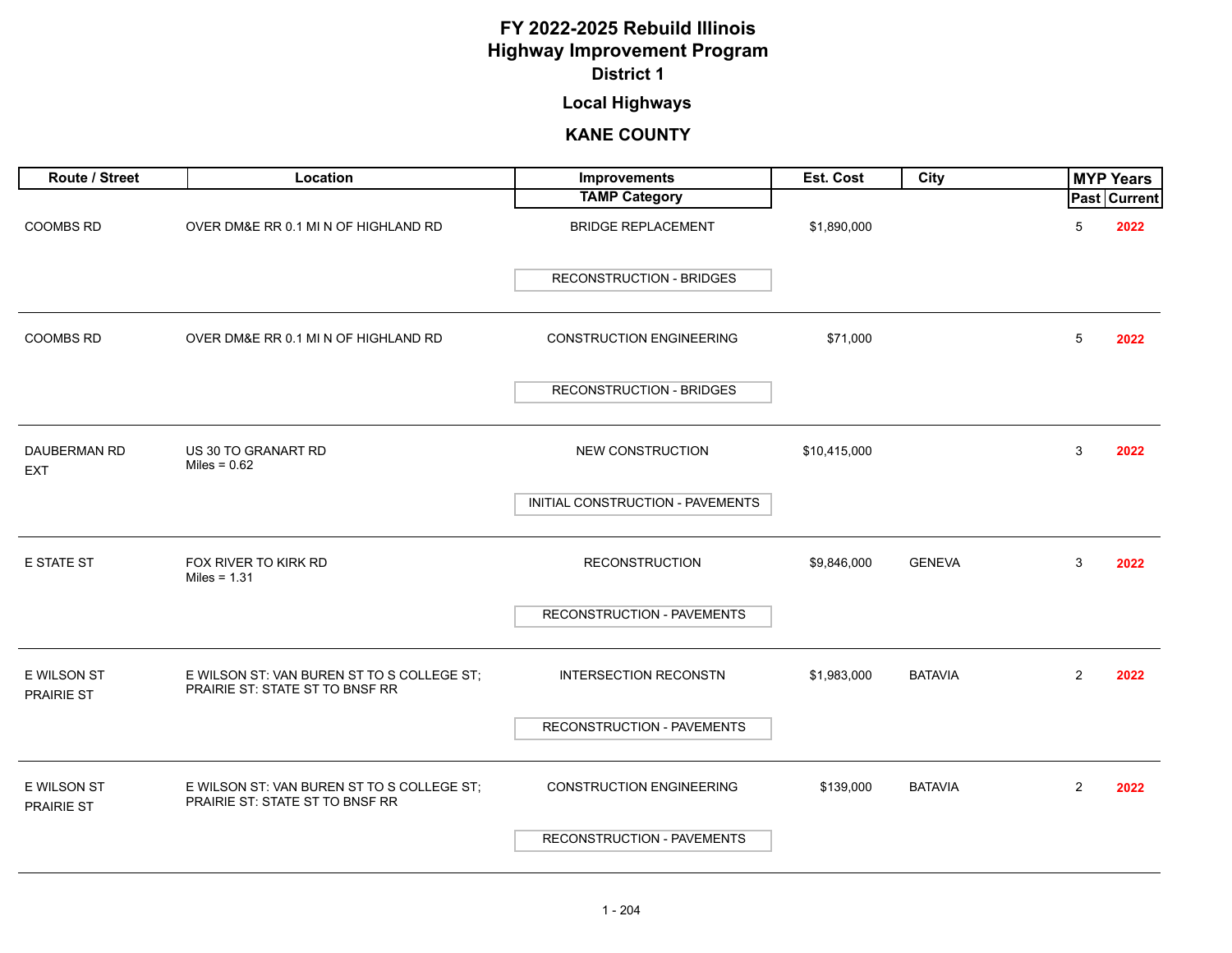## **Local Highways**

| Route / Street        | Location                                                              | Improvements                    | Est. Cost    | City                                                |   | <b>MYP Years</b>    |
|-----------------------|-----------------------------------------------------------------------|---------------------------------|--------------|-----------------------------------------------------|---|---------------------|
|                       |                                                                       | <b>TAMP Category</b>            |              |                                                     |   | <b>Past Current</b> |
| FARNSWORTH AVE        | AT INDIAN CREEK                                                       | <b>BRIDGE REPLACEMENT</b>       | \$2,000,000  | <b>AURORA</b>                                       | 3 | 2022                |
|                       |                                                                       | <b>RECONSTRUCTION - BRIDGES</b> |              |                                                     |   |                     |
| <b>FARNSWORTH AVE</b> | AT INDIAN CREEK                                                       | <b>CONSTRUCTION ENGINEERING</b> | \$220,000    | <b>AURORA</b>                                       | 3 | 2022                |
|                       |                                                                       | RECONSTRUCTION - BRIDGES        |              |                                                     |   |                     |
| <b>KAUTZ RD</b>       | SWENSON AVE TO 0.3 MI N OF ILL 38 (ROOSEVELT<br>RD)<br>Miles = $1.54$ | <b>RECONSTRUCTION</b>           | \$4,934,000  | <b>GENEVA</b><br><b>WEST CHICAGO</b><br>ST. CHARLES |   | 2022                |
|                       |                                                                       | RECONSTRUCTION - PAVEMENTS      |              |                                                     |   |                     |
| <b>KIRK RD</b>        | OVER UP RR 0.3 MI S OF ILL 38 (ROOSEVELT RD)                          | <b>BRIDGE REPLACEMENT</b>       | \$19,000,000 |                                                     | 6 | 2022                |
|                       |                                                                       | <b>RECONSTRUCTION - BRIDGES</b> |              |                                                     |   |                     |
| <b>KIRK RD</b>        | OVER UP RR 0.3 MI S OF ILL 38 (ROOSEVELT RD)                          | <b>CONSTRUCTION ENGINEERING</b> | \$608,000    |                                                     | 6 | 2022                |
|                       |                                                                       | <b>RECONSTRUCTION - BRIDGES</b> |              |                                                     |   |                     |
| <b>MUIRHEAD RD</b>    | OVER CC&P RR 0.5 MI N OF BOWES RD                                     | <b>BRIDGE REPLACEMENT</b>       | \$1,500,000  |                                                     | 4 | 2022                |
|                       |                                                                       | RECONSTRUCTION - BRIDGES        |              |                                                     |   |                     |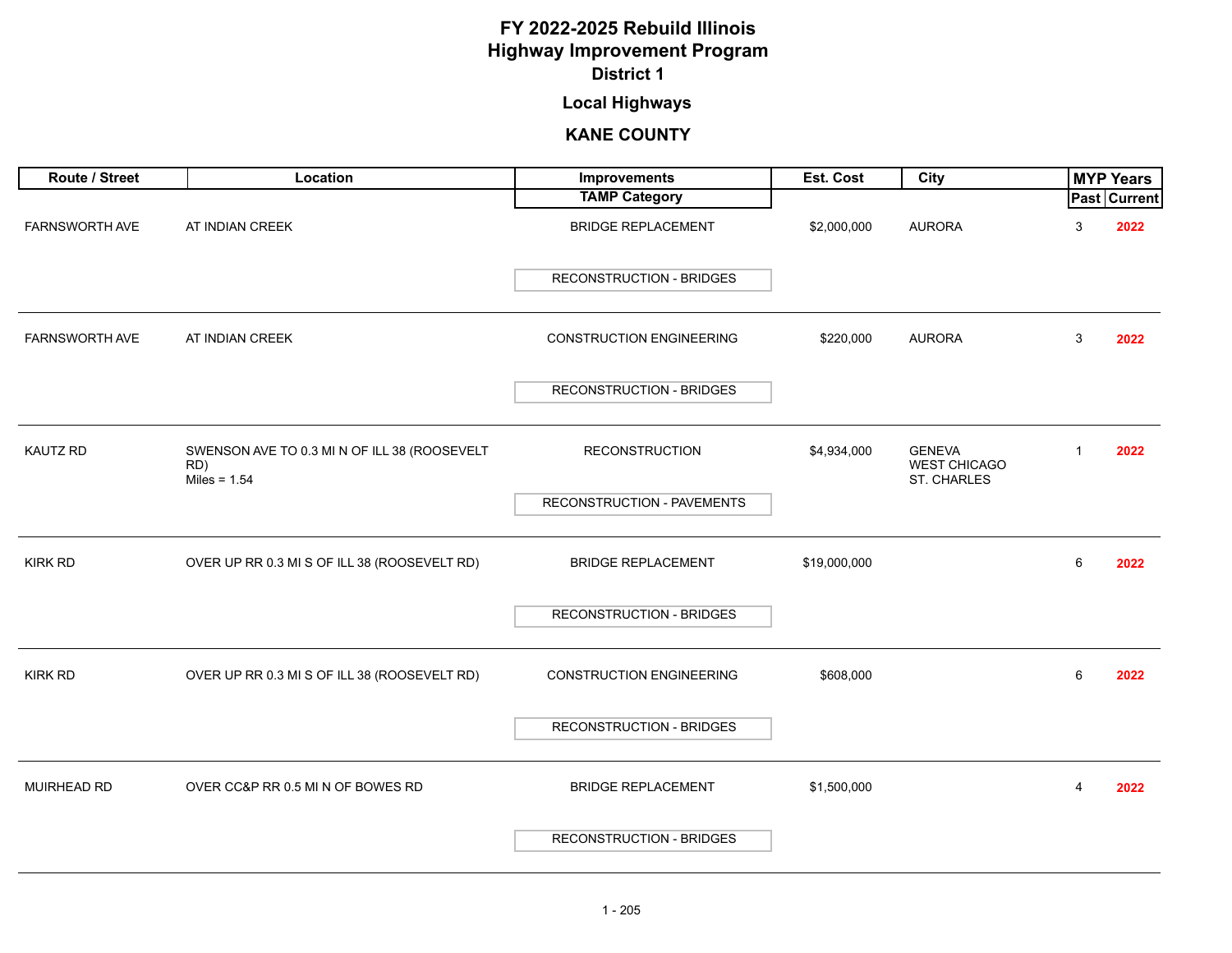## **Local Highways**

| Route / Street     | Location                               | <b>Improvements</b>               | Est. Cost   | City               | MYP Years           |
|--------------------|----------------------------------------|-----------------------------------|-------------|--------------------|---------------------|
|                    |                                        | <b>TAMP Category</b>              |             |                    | <b>Past Current</b> |
| <b>MUIRHEAD RD</b> | OVER CC&P RR 0.5 MI N OF BOWES RD      | <b>CONSTRUCTION ENGINEERING</b>   | \$120,000   |                    | 2022<br>4           |
|                    |                                        | <b>RECONSTRUCTION - BRIDGES</b>   |             |                    |                     |
| SLEEPY HOLLOW RD   | HUNTLEY RD TO ILL 72<br>Miles = $0.80$ | STANDARD OVERLAY                  | \$1,115,000 | <b>WEST DUNDEE</b> | 2023-2027           |
|                    |                                        | <b>REHABILITATION - PAVEMENTS</b> |             |                    |                     |
| SLEEPY HOLLOW RD   | HUNTLEY RD TO ILL 72                   | <b>CONSTRUCTION ENGINEERING</b>   | \$100,000   | <b>WEST DUNDEE</b> | 2023-2027           |
|                    |                                        | <b>REHABILITATION - PAVEMENTS</b> |             |                    |                     |